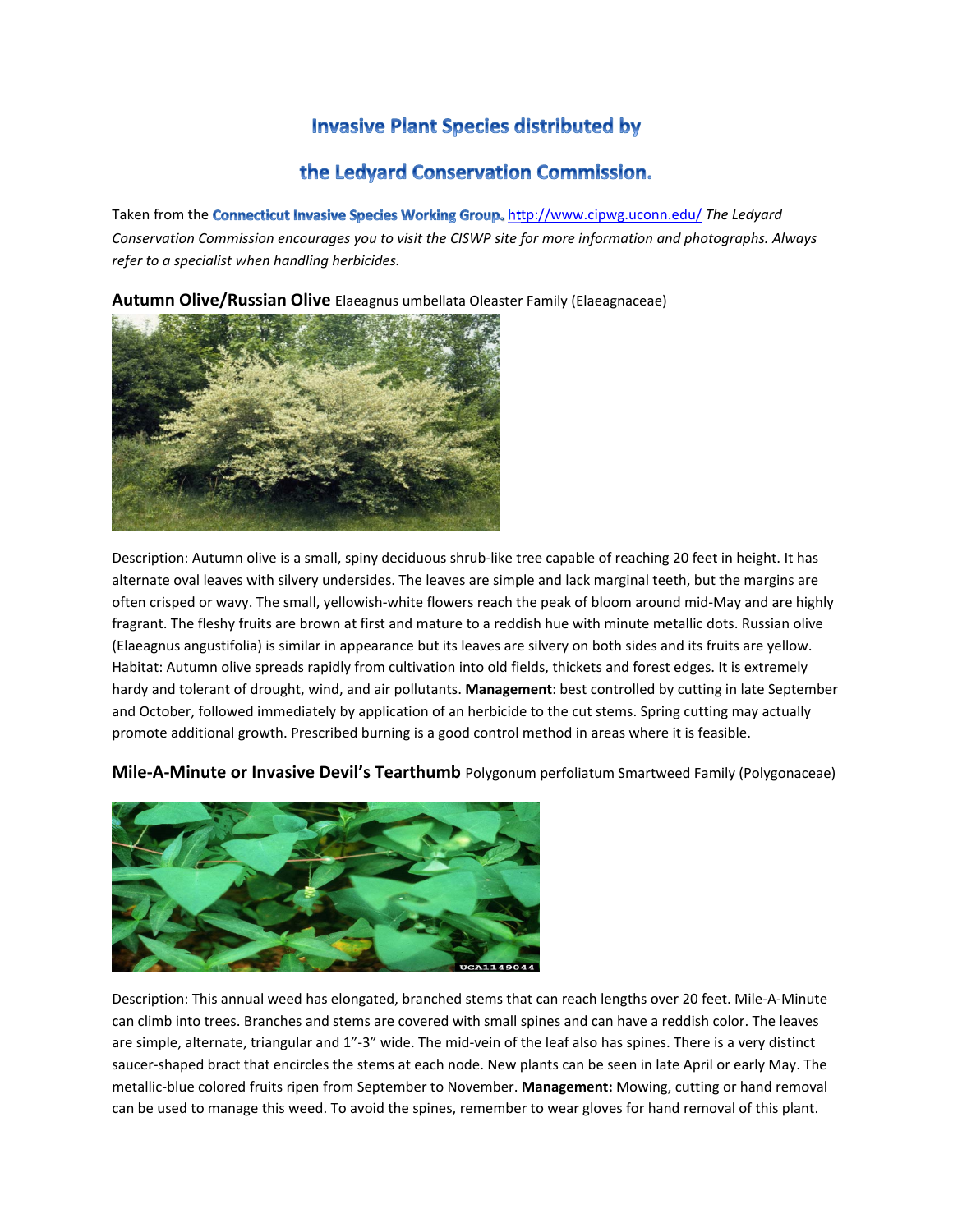Action should be taken before large, dense areas form and before seed set. All plant debris should be removed from the site to ensure that no viable seeds are left behind. In agricultural settings, there are registered herbicides that will kill Mile‐A‐Minute.

**Multiflora rose** Multiflora Rose Rosa multiflora Rose Family (Rosaceae)



Description:Mulitflora Rose is an extremely prolific shrub that forms dense, impenetrable thickets which crowd and shade out native species. Individual plants can produce up to 500,000 seeds per year, many of which germinate near the parent. Seeds remain viable in the soil for up to 20 years. Fruits are sought after by birds and mammals, which subsequently disperse the seeds. The shrubs are highly competitive for soil nutrients and can lower crop yields in adjacent fields. **Management:** The most effective control method for Multiflora rose is to prevent establishment by annually monitoring for and removing small plants. Repeated cutting and/or mowing over several consecutive years will reduce plant vigor and help prevent spread. However, herbicide use in combination with cutting may be more effective for larger plants.

**Asiatic Bittersweet, Oriental Bittersweet** Celastrus orbiculatus Staff Tree Family (Celastraceae)



Description: Asiatic bittersweet is a rapidly spreading deciduous vine that threatens all vegetation in open and forested areas. It overtops other species and forms dense stands that shade out native vegetation. Trees and shrubs can be strangled by twining stems that twist around and eventually constrict the flow of plant fluids. Trees can be girdled and weighed down by vines in the canopies, making them more susceptible to damage by wind, snow, and ice storms. There is evidence that Asiatic bittersweet can hybridize with American bittersweet (Celastrus scandens),which occurs in similar habitats. Hybridization will destroy the genetic integrity of the native species. **Management:** The most effective control method for Asiatic Bittersweet is to prevent establishment by annually monitoring for and removing small plants. Eradication of established plants is difficult due to the persistent seed bank in the soil. Larger plants are best controlled by cutting combined with herbicide treatment.